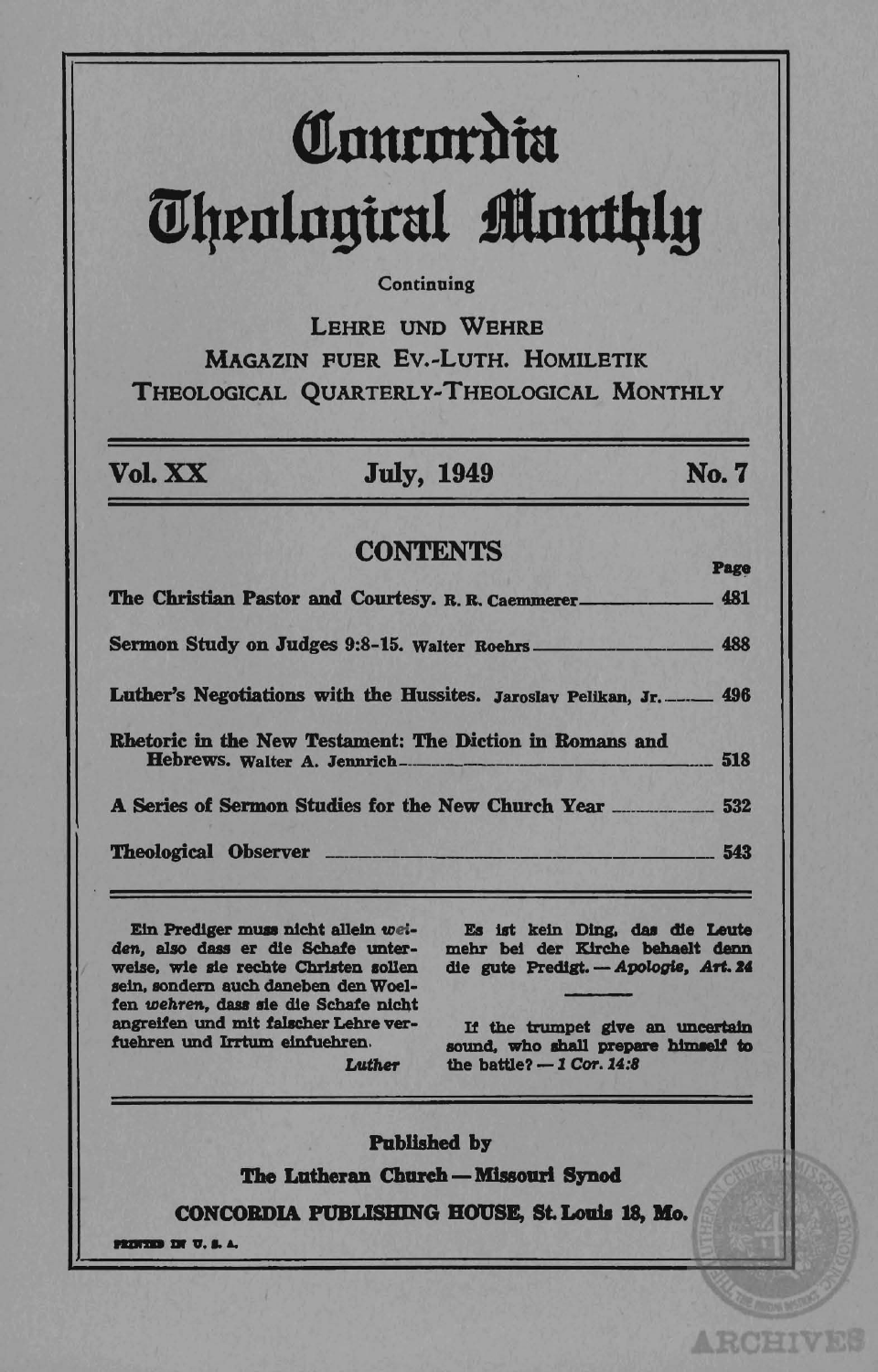# **Rhetoric in the** New **Testament**

## THE DICTION IN ROMANS AND HEBREWS

#### By WALTER A. JENNRICH

Our canonical writers and doctors possessed eloquence as well as wisdom, a kind of eloquence becoming in men of their character. *Saint Augustine* 

Oratory, as a general term, is properly defined as the power to sway an audience by eloquent speech. As far as is known, the art of such effective. public speaking was first studied and taught in Greece, where it was called rhetoric. One of the early teachers of rhetoric in this proper sense was Gorgias, the Greek sophist, who brought his art to Athens in 427 B. C. from his native city of Leontini in Sicily. He afterwards settled in Athens, where he continued the practice and teaching of rhetoric. Therefore it is generally agreed that Gorgias is the creator of a new artistic medium  $-$  Attic prose — which he developed into a somewhat artificial and flowery mode of expression. However, the impetus which he provided in this somewhat new and different field of literature gave rise in Athens to a new professional class of men—the orators - whose business generally was to write speeches for others to declaim, in particular for delivery 'in the courtroom. Chief among this new order were the so-called "Ten Attic Orators," who developed rhetoric into a conscious art and formulated rules as to its form. In fact, the art of public speaking became so popular in Athens through the practice of these gifted speakers that even ordinary audiences adjudged themselves capable critics in matters of style and language. For example, they were much alive to the charms of appropriate delivery and insisted on harmony and finish both of composition and of presentation. They demanded the best possible in beauty of human expression, and because they sought the best, they did call forth the superb oratorical virtuosity of such outstanding men as Isocrates and Demosthenes.

The present study neither suggests nor pretends to make the fantastic claim that the New Testament writers, any or all, slavishly imitated the literary style of classical Greek professional authors. They were neither equipped nor inclined to do that, for it is highly improbable that even the most learned of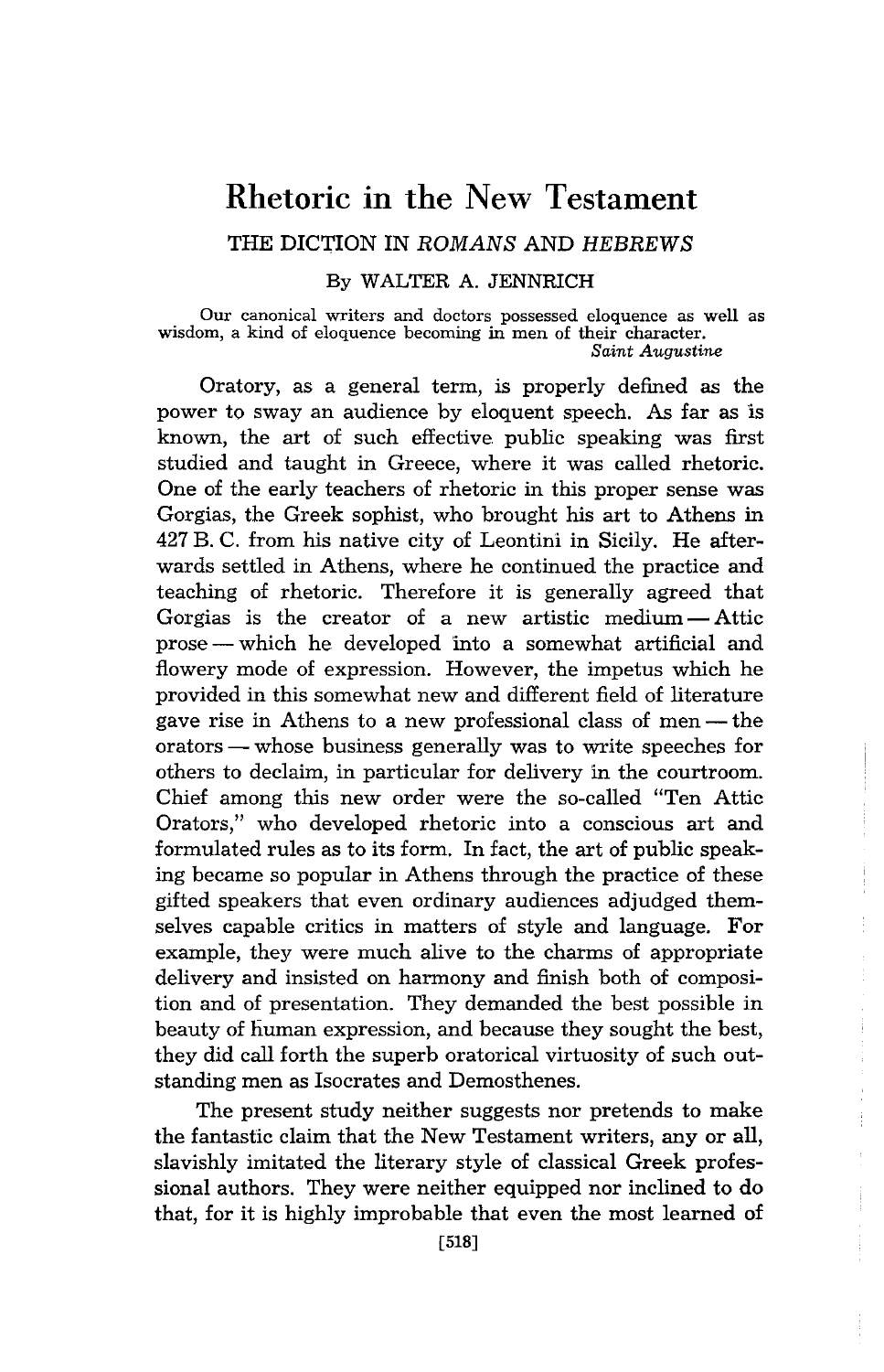them, except perhaps Paul, had ever received a comprehensive rhetorical schooling 'in the works of the ancient orators, and so, assuredly none of them was bound in strict adherence to Greek literary technique. But this inquiry does intend to show that the writings of the New Testament, in particular the Epistles under consideration, do owe a greater debt to the literary artistry of their authors than has been usually accorded them.

This rhetorical study is limited, at present, to an analysis of the style and language of the Epistle to the Hebrews and the Epistle to the Romans, because these letters offer the best representative examples of rhetorical style in the New Testament and hence are an excellent preliminary to a more complete investigation of style in the whole New Testament. The standard of criticism according to which the language and method of the Epistles will be judged is based upon the rhetorical writings and criticisms of the ancient literary critics of classical Greek oratory, namely, Aristotle, Dionysius of Halicarnassus, Demetrius of Phalerum, and Longinus. This is a most severe canon by which to examine the writings of the New Testament, for it is a rule of criticism meant primarily for application to classical literature. And hence, though the New Testament writings may seem to shine only with reflected glory in the comparison with the brilliance of classic artistry, they may gain in luster by the company they have kept for the moment and even reveal a hidden splendor distinctly their own.

A brief word about these ancient critics and their respective works on the subject of the rhetorical art will give the student of the New Testament a better appreciation of the value of their criticisms even when applied to Koine literature.

That great systematizer Aristotle evaluated the various critical opinions which were freely discussed in his day and gathered the most pertinent of them into the most scientific treatise that has yet been written on the subject of rhetoric. His treatise, the *Rhetoric* — a remarkable product of its great author's maturity - consists of three books, which present an elaborate and authoritative exposition of the art of oratory. But more important than the "letter" of the work is the "spirit" of the author. For he looks at rhetoric with the sincerity of a lover of truth and with the breadth of a lover of wisdom. He defines its function as "not to persuade, but to ascertain in any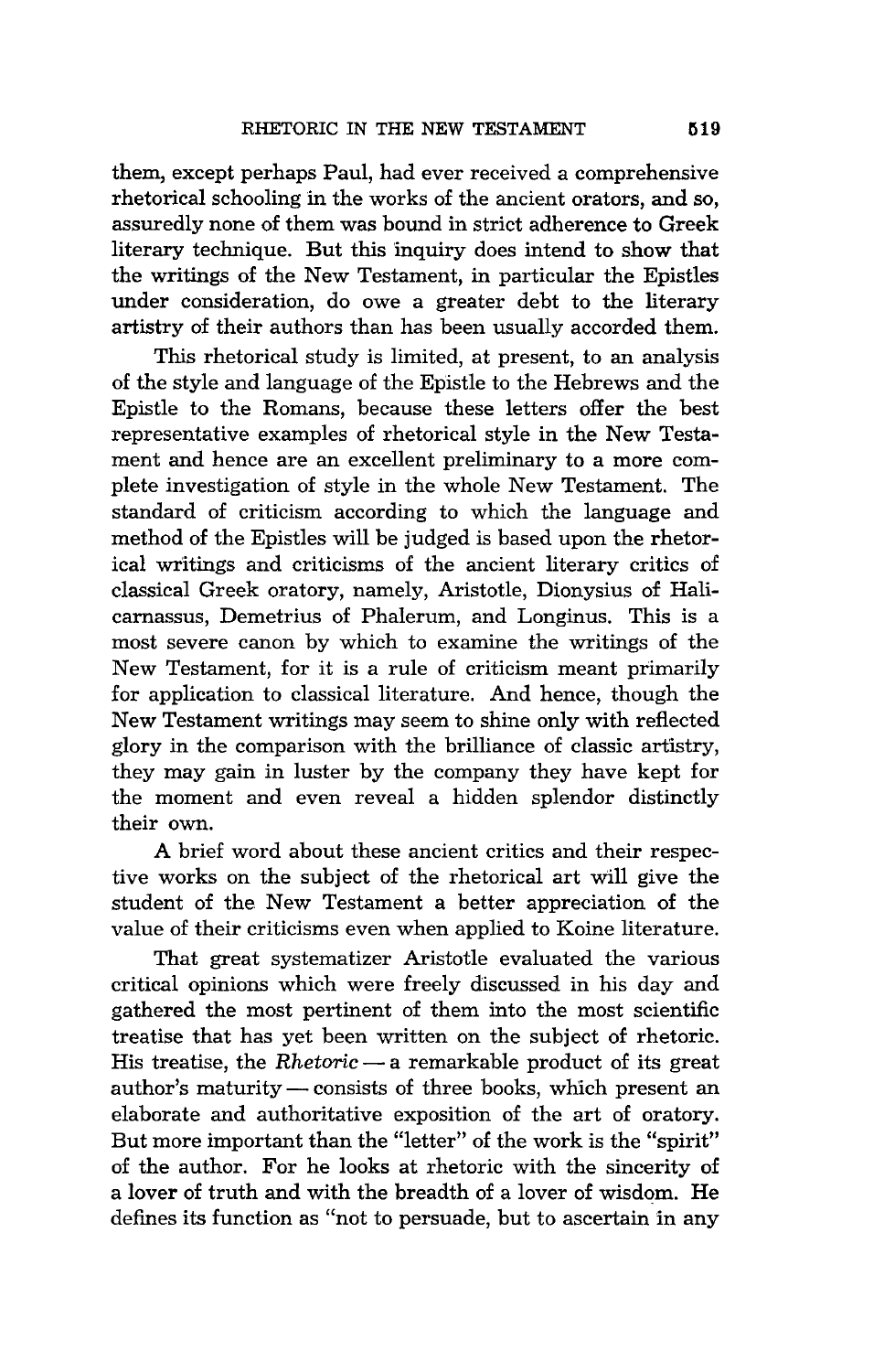given case the available means of persuasion." And so throughout, the whole work is conceived in the same spirit of attention to truth rather than to mere persuasion, to matter rather than manner, to the solid facts of human nature rather than to the shallow blandishments of style. For this reason, the *Rhetoric*  of Aristotle, while it furnishes much valuable information and criticism of ancient rhetoric as a distinctly Greek literary phenomenon, also does contain much literary criticism that is modern and of permanent interest.

Much less rigid in form and less comprehensive in scope than the *Rhetoric* of Aristotle is the work entitled *On Style,*  usually attributed to Demetrius of Phalerum. However, modern scholarship has quite convincingly confirmed the view that this work on rhetoric, which bears Demetrius' name, probably belongs to a later age — the age of Plutarch  $(d. 120 A. D.)<sup>1</sup>$ This would make the treatise more or less contemporaneous with the New Testament. However this may be, there can be no doubt that the author draws directly or indirectly from Peripatetic sources, particularly from the third book of Aristotle's *Rhetoric* and from Theophrastus' lost work On Style. Among other things the author presents in simple fashion the essentials of good writing in prose style. He discusses and amply illustrates the different types of sentence structure and the figures of speech which are involved. He stands alone among extant writers in introducing the "forcible" as a separate type of style in rhetoric. Though the work is not original in all its aspects, it is informative, interesting, and a valuable addition to the ancient works on literary criticism.

The traditional title of the famous treatise *Longinus, On the Sublime* is retained for convenience, inasmuch as presentday scholarship (and especially W. Rhys Roberts) feels that it cannot be assigned to the historical Longinus of the third century.2 The internal evidence points strongly to the first century as the date of composition. Critics therefore assign him and his work, conjecturally, to a date not far from the year 40 A. D. And so this work also is more or less contemporaneous with the New Testament. The broad aim of the short essay is to indicate the essential elements of an elevated style: for instance, the sublime style avoids such defects as turgidity,

<sup>1</sup>W. Rhys Roberts, *Demetrius on Style,* Intro.

<sup>2</sup> W. Rhys Roberts, *Longinus, On the Sublime,* Intro.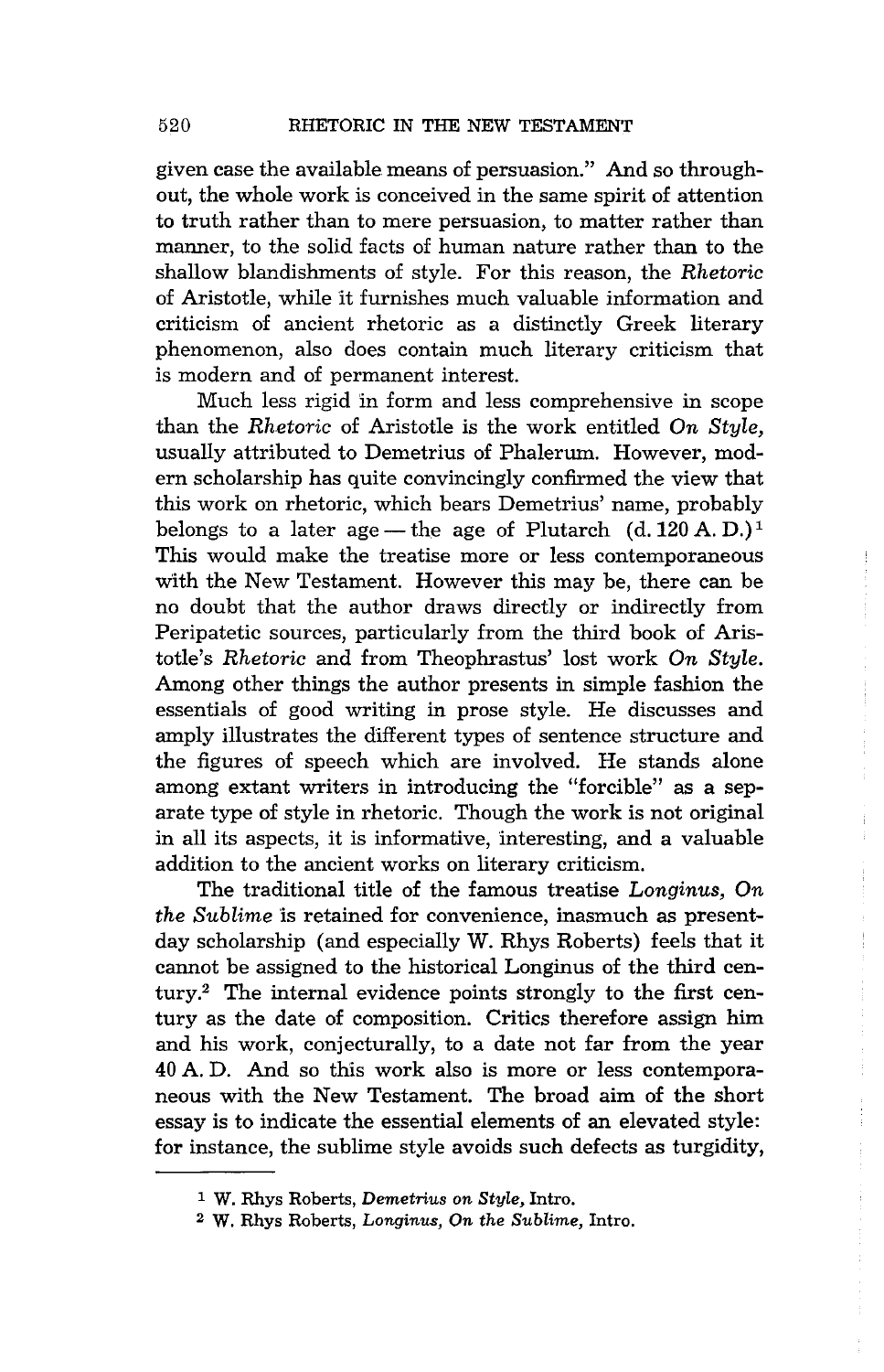puerility, affectation, and bad taste and finds its inspiration in great thought and deep emofion, and expresses itself in noble diction and well-ordered composition. This work differs in its conception and spirit from the works of Aristotle and Demetrius in that the author, more in the modern vein, judges literature by its effect rather than by its content. For he states that the degree of loftiness is measured by the amount of transport it causes in the reader. And in this respect the author can be called the first of the "romantic critics," and his essay will always remain one of the monuments in the history of literary criticism both ancient and modern.

Dionysius of Halicarnassus, on his own testimony, lived in Rome from 30 B. C., to 8 B. C., and he was probably still living there at the time of Christ's birth. Within that time he was busily employed as a teacher of Greek literature and Greek views on public speaking to Roman youths of good family. He also found time to write both on these topics and on the early history of Rome, for his extant works include numerous rhetorical books and an opus entitled *Roman Antiquities.* Because of his numerous essays on rhetorical subjects he is accounted as one of the most celebrated literary critics of ancient times. In his oratorical views he was strictly classical, for he encouraged the Greek literary world of his day to revert to the best Attic models of speaking and writing and to repudiate those pestilent affectations which, after the death of Alexander, had for many generations flaunted themselves in the writing and speaking habits of his contemporaries. For us one of his chief merits is that he preserves the spirit of much lost criticism that is almost as old as Greek artistic prose itself. However, he was indebted to Aristotle and Theophrastus alike for details and for principles.

But the primary importance of Dionysius' writings is this, that, better than any other ancient writer, he shows the canons of criticism by which ancient literature was judged. He distinguishes the three modes of Greek prose composition as exemplified in the representative styles of its chief exponents: Thucydides representing the austere mode of composition; Isocrates, the smooth; and Demosthenes, the harmoniously blended. He devotes a separate essay to the rhetorical art of each of these titans of expression, and with a breadth of interest and a closely discriminating enthusiasm he discusses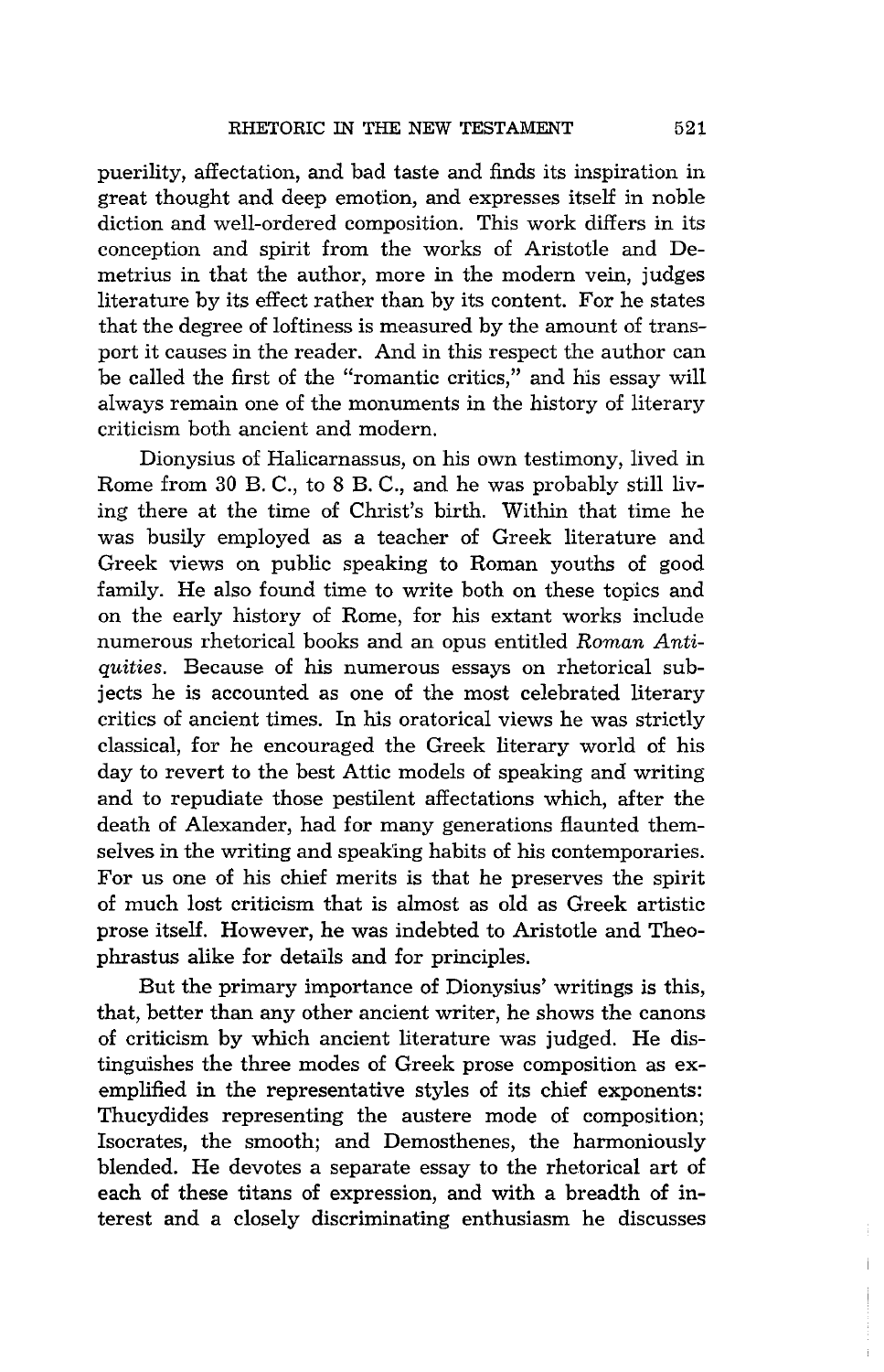both their merits and their faults. These excellent essays on the Attic orators contain a wealth of biographical detail, and their searching examination (well supported by ample quotation) of the formal characteristics of each constitute as near an approach to a history of literature as Greek antiquity has bequeathed to us.

When we are fortunate enough to have the aid of these 'Capable literary critics who know so well that noble style is but the reflection of those noble thoughts and feelings which "spring eternal from the human breast," then a critical literary analysis of Romans and Hebrews is not so much the "rattle of dry bones," but rather "the warm clasp of a hand" and the forming of a new and close friendship with the authors.' Though it may at first seem 'incongruous to subject the writings of the New Testament to a canon of criticism evolved by these classical critics and intended primarily for application to the Greek classics, this apparent inconsistency disappears in the light of the universality of their principles. These principles quite naturally fall under four main heads, as follows:

(1) A criticism of the diction.

 $(2)$  A criticism of the composition of words — and the figures which embrace the sentence structure.

(3) A criticism of the 'invention and arrangement of the subject matter.

(4) A criticism of the moral quality or purpose of the speech as reflected by the principles set forth.

In this present essay the diction of Romans and Hebrews will be subjected to the classical canon of the aforementioned critics. In addition, the diction of these two Epistles will be compared with the diction of the *Aegineticus*, a forensic oration of Isocrates. Isocrates is the acknowledged master of artistic prose style in the Attic Greek, and his court-room speech, the *Aegineticus*, is a fine example of studied art in forensic oratory. Because it is a court speech, it does not possess to the full the highest excellencies of Isocrates' rhetoric, but it does amply exemplify the Isocratean manner. It is of approximately the same length as Hebrews (being 13 Teubner pages), and therefore a comparison can readily be made on a statistical basis.

Unfortunately a study of this sort presents many matters of detail that are more or less tedious and call for patience,

 $\frac{1}{3}$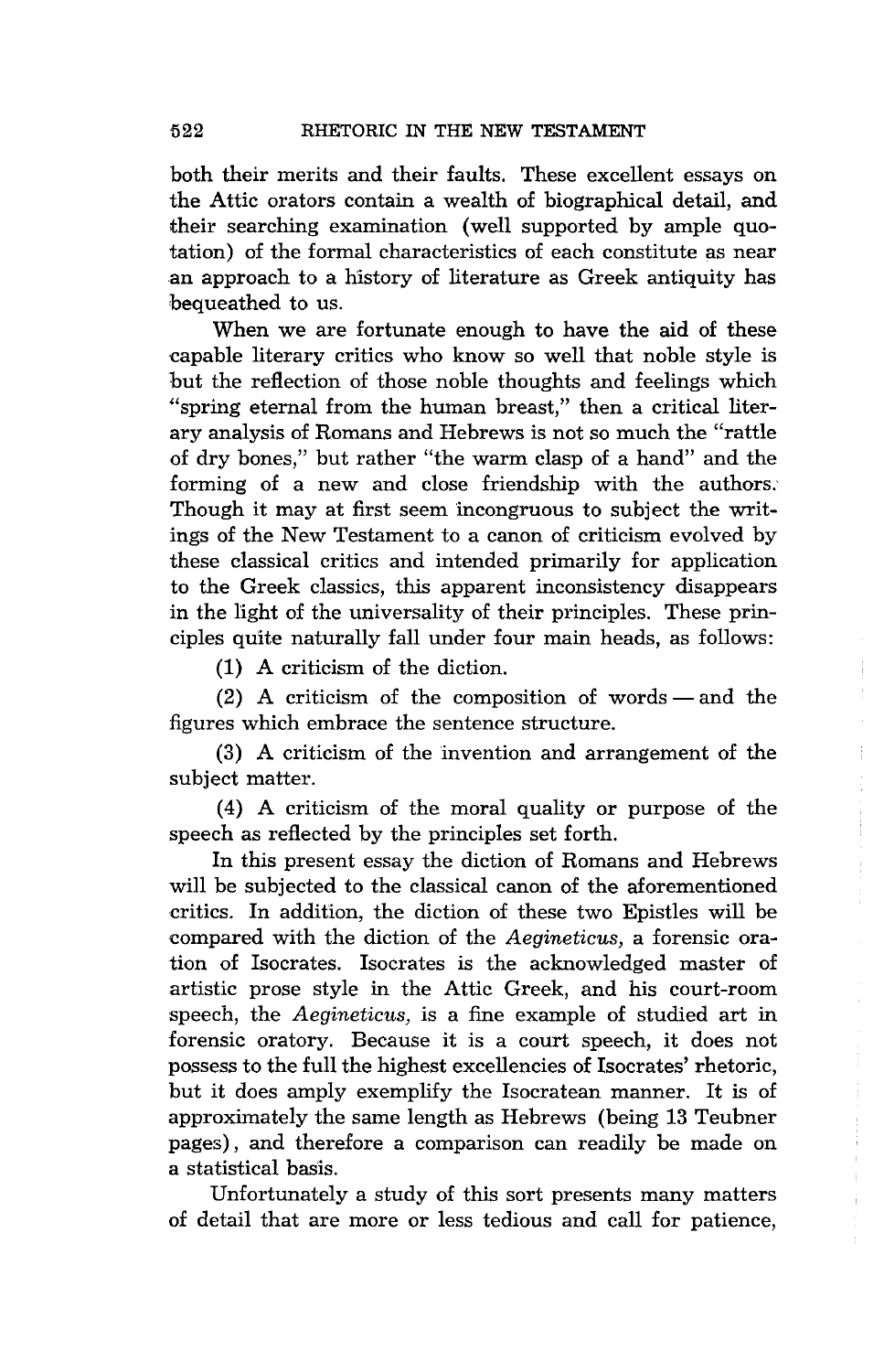but one must bear in mind that it is only by the examination of details that one may come to a reasonably safe conclusion about principles. Even a cursory study of the works of literary critics Will demonstrate the necessity of the warning that the general impression of an author which one gets after a comparatively long study of him may not be a true one. That impression may be colored by past experience or by prejudice; in other words, may represent a purely personal idea of excellence. In fact, the literary critic and, in particular, the student of Greek must continually guard against seeing in an author only what he wishes to see and making his work only the instrument for demonstrating the truth of a prejudice.

Clear writing is a rare and cardinal excellence of style. Aristotle, indeed, regards simplicity of diction as the first essential of good writing, which must be (as he says) "clear without being mean." He calls it "to hellenidzein," that is, to use good clear Greek by employing proper terms and avoiding periphrastic and ambiguous diction.3

Similarly, Cicero puts clearness *(sermo dilucidus)* before ornament, asking how it is possible, "qui non dicat quod intellegamus, hunc posse quod admiremur dicere." 4 Horace commends *lucidus ordo* as a necessity for powerful speech.<sup>5</sup> Quintilian allots the primacy to the same quality: "nobis prima sit virtus perspicuitas, propria verba, rectus ordo, non in longum dilata conclusio; nihil neque desit neque superfluat."<sup>6</sup>

Dionysius mentions purity as an excellence of diction, which embraces two ideas, namely, correctness of idiom and, secondly, the avoidance of obsolete and peculiar words.<sup>7</sup> Correctness, or precision, of diction is, according to his definition, obtained by a careful and exact choice of words; or, as he himself explains it: it places no word without plan or purpose in a sentence. Further, it aims at employing the common, the usual, and the proper word. Reversely stated, this implies that diction avoid the vulgarity or tastelessness which arises from the use of old-fashioned or obsolete words and peculiar or strange vocabulary. The virtue of pure diction is that the

<sup>~</sup>Aristotle, *Poet.,* XXII, 1; cf. *Rhet.,* III, 2. 1; III, 5. 19.

<sup>4</sup> Cicero, de *Orat.,* III, 9. 38.

<sup>5</sup> Horace, *Ars Poetica, 40.* 

<sup>6</sup> Quintilian, *Inst. Or.,* VIII, 2. 22.

<sup>&</sup>lt;sup>7</sup> Dionysius' criticism of diction is found in De *Isocr.*, 2. 11.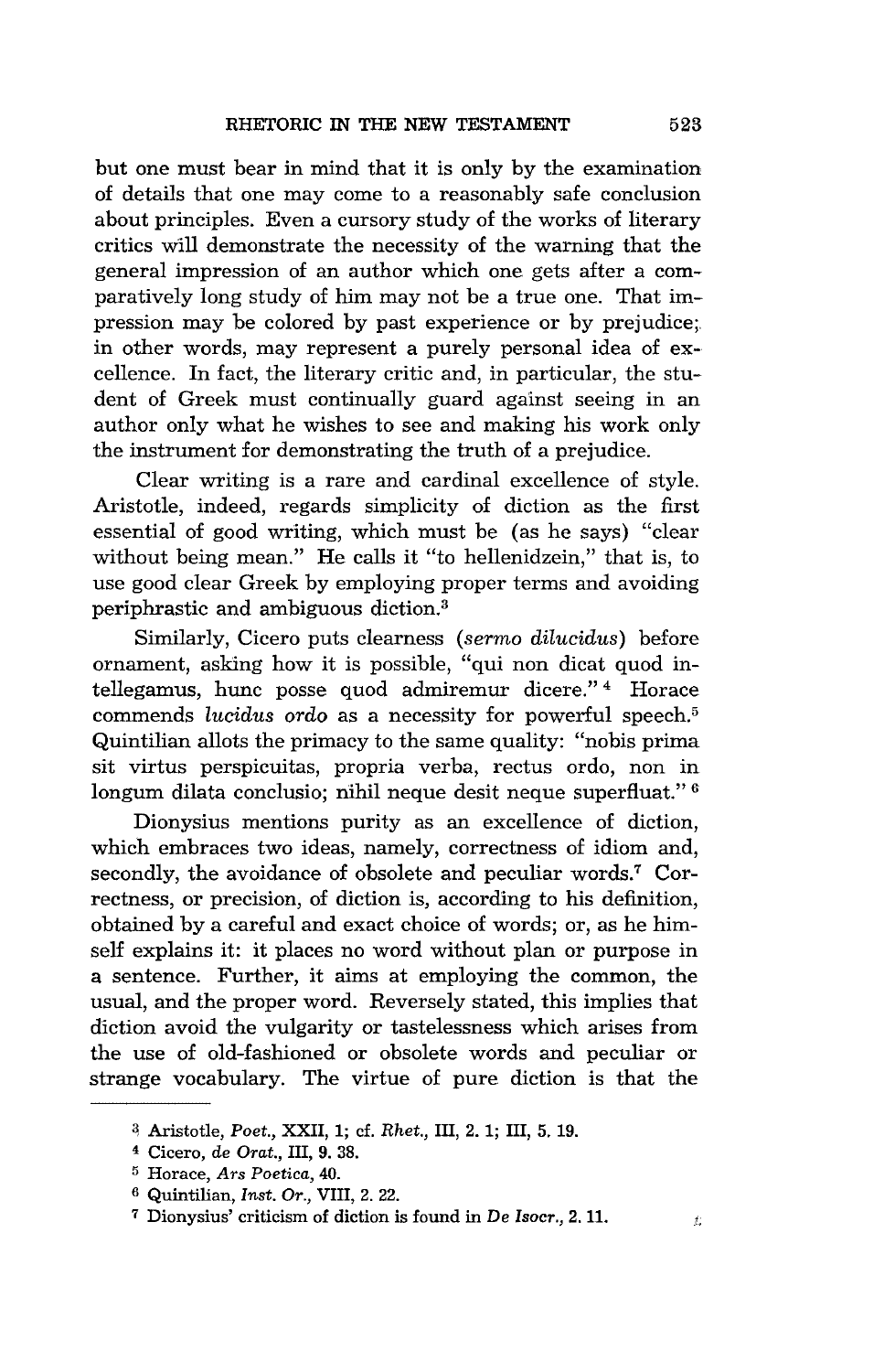words convey a meaning which is easily understood and cannot be construed ambiguously.

Among the Attic orators, Isocrates and Lysias, more especially, are representative examples of pure, plain diction, while Thucydides employs a more elaborate vocabulary, which is regarded by some critics as a serious fault in his style, since it contributes to much of the ambiguity of his history.

All the critics, ancient as well as modern, unite in extolling the excellence of simple diction as being the primary requisite of good prose composition, because it alone promotes that a11 important perspicuity, or clarity, which is a necessity for every means of communication between men, whether it be oral or written. And it is well that the preacher of today bear in mind this necessary first precept of style and always consciously endeavor to express the truths of God's Word in a plain, simple choice of words so that even the children can readily understand the sweet message of the Gospel.

The basic vocabulary of Hebrews numbers approximately 2,580 words. This count includes only nouns, adjectives, verbs, adverbs, etc., or, in other words, that part of diction which most naturally reflects either a tendency towards simplicity or grandeur in vocabulary. Of this total, about 2,250 words are the common, ordinary, and usual words of Greek classical prose and New Testament literature. Expressed in ratio form, this means that out of every 52 words which the author employs, 45 are of the common type, easily understandable to the average person. Or, on a percentage basis, 89% of the diction attains the virtue of purity.

In Romans, Paul uses about 3,530 words, of which approximately 3,195 words, or 64 out of every 71, comprise the simple and ordinary word usage, which is a percentage of 9l.

The *Aegineticus* of Isocrates numbers about 1,375 words, of which 1,355 are classified as usual and common in good Attic prose. Or, in ratio form, 54 out of 55 words (98%) reflect a simple and ordinary diction.

Hence, on a comparative basis the vocabulary of Isocrates is to a greater degree Lysian in its simplicity than either Romans or Hebrews. However, neither of them can be said to violate this first rule of good writing, since both Hebrews  $(89\%)$  and Romans  $(91\%)$  do show a simplicity of vocabulary which is by far the most dominant feature of their diction.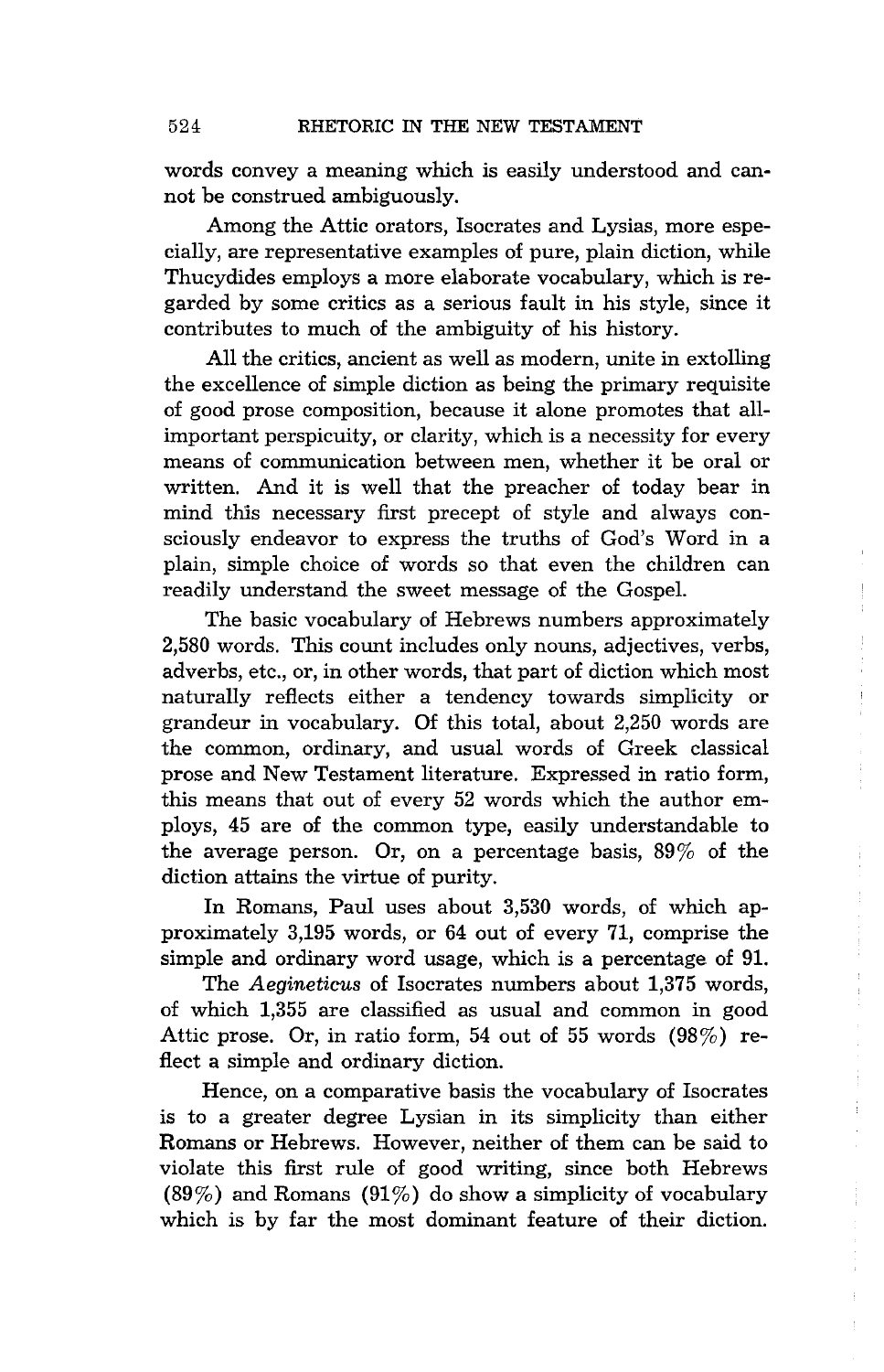Then, too, their inferior showing to Isocrates can be explained to some extent by the fact that the New Testament writers were compelled by the demands of the new faith to utilize and even coin a new terminology in order to explain adequately the new ideas and concepts which Christianity set forth.

And yet, to a greater degree than even what is taken as their classic model Isocrates, the author of Hebrews and Paul in Romans have a general bent towards grandeur in their diction. This is evident from the many instances in which they do not strictly and altogether avoid strange, archaic, and poetic diction. Especially is this tendency conspicuous 'in Hebrews, where the author's more dignified and select vocabulary represents 330 words of the total 2,580, or 7 out of every 52 words  $(11\%)$ . Paul's penchant for a more distinctive vocabulary is shown by the 335 words of the total 3,530 which may be classed as out of the ordinary  $(9\%)$ , while Isocrates in the Aegineticus uses only 18 words (1.7%) which are not common in Attic prose. However, it must be remembered that his percentage is higher in his epideictic speeches.

This select and choice use of words in Hebrews and Romans is apparent in many ways and falls under various classifications. But it must be remembered that the vocabulary of the New Testament must take into account the use of a word over a long period of time, from the classic to the later Koine usage. Also to be considered is the influence of the LXX and the later ecclesiastical Greek. Accordingly, in the attempt to classify the vocabulary of New Testament writings, words which occur in secular authors down to and including Aristotle (d. 322 B. C.) are regarded as belonging to the classical period of the language and are classified accordingly. Words first met with between B. C. 322 and B. C. 150 are regarded as later Greek. It is in this class that the influence of the LXX makes itself felt for the period between B. C. 280 and B. C. 150. Words which occur within the period of the New Testament Koine writers are listed as such. Likewise, in a few instances the ecclesiastical writings of the period after the Apostles reflect usage of words as in the New Testament canon of the Scriptures. However, in all this classification of New Testament vocabulary according to hard and fast chronological lines, the student of Greek must be careful to obviate, in some measure,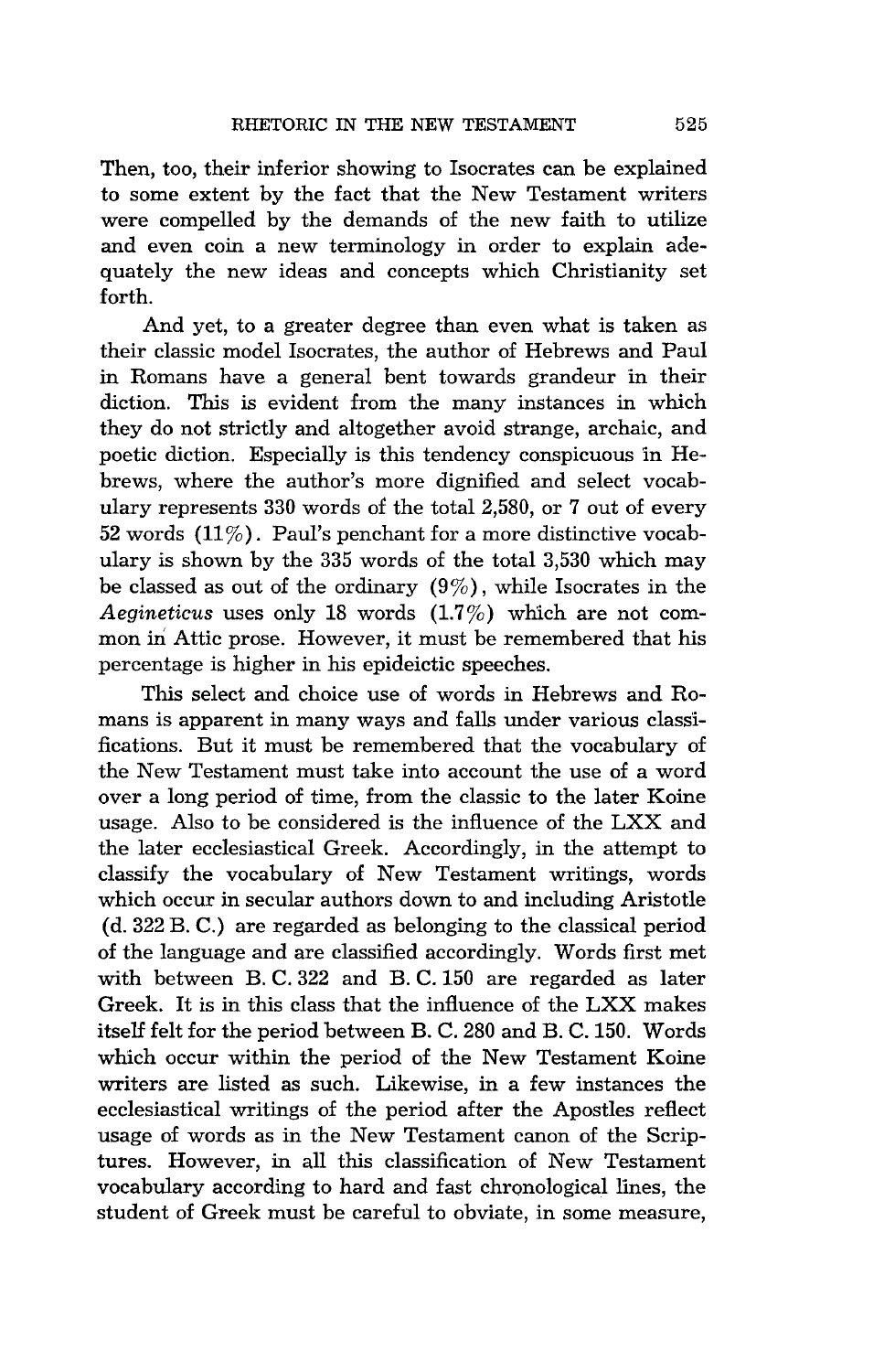the incorrect impression which the rigor of such a method might give. For it has often happened that in investigating the age of some word, the student discovers that a word which has dropped out of use for whole stretches of time suddenly and unaccountably reappears. Therefore, at best, any study of New Testament vocabulary must be content with only general results and conclusions. No definite statements can be made, but only the probability can be suggested. In accord with this word of caution, the following statistics are presented only as a general indication of the "flair" which the author of Hebrews and Paul had for a more select and choice use of diction.

The author of Hebrews uses about 87 words which are classified as either rare, unusual, archaic, or poetic in classic Greek. That is to say, if the author had lived in the period of the flourishing of Attic prose, 87 words  $(3\%)$  of his vocabulary would be distinctly out of the ordinary; and this exhibits a rather strong tendency towards grandeur in vocabulary, as Dionysius calls it.

Paul, likewise, in Romans exhibits a choice use of vocabulary as far as classical Attic prose is concerned, for 115 words (3%) of his treasury of vocables are distinctly unusual. But Dobschuetz almost grudgingly remarks: "Was wir bei Paulus finden, ist nicht der Sprachreichtum eines gewandten Redners, und doch gegenueber volkstuemlicher Sprache ist es ein Wortreichtum." 8

In both cases, then, these New Testament writers compare favorably with Isocrates  $(1.7\%)$  in occasionally "dressing up" their speech pattern with distinctive diction.

In addition to words which are rare in classical Greek, about 40 words  $(1.5\%)$  in Hebrews and 70 words  $(2\%)$  in Romans are not even to be found in classical Greek literature. Now, one would reasonably expect an even greater change in New Testament Koine vocabulary than a mere 2% introduction of new words, considering the 300 to 400 years which elapsed between the end of the so-called classic age and the writing of the New Testament canon. Hence, this 2% change in vocabulary through the passing years is extremely insignificant in comparison with the overwhelming 98% of vocables which belong to the storehouse of classic literature. This is

<sup>8</sup> Dobschuetz, E. von, "Zum Wortschatz und Stil des Roemerbriefs," in *Zeitschrift fuer die neutestamentliche Wissenschaft,* 1934. 33 Bd.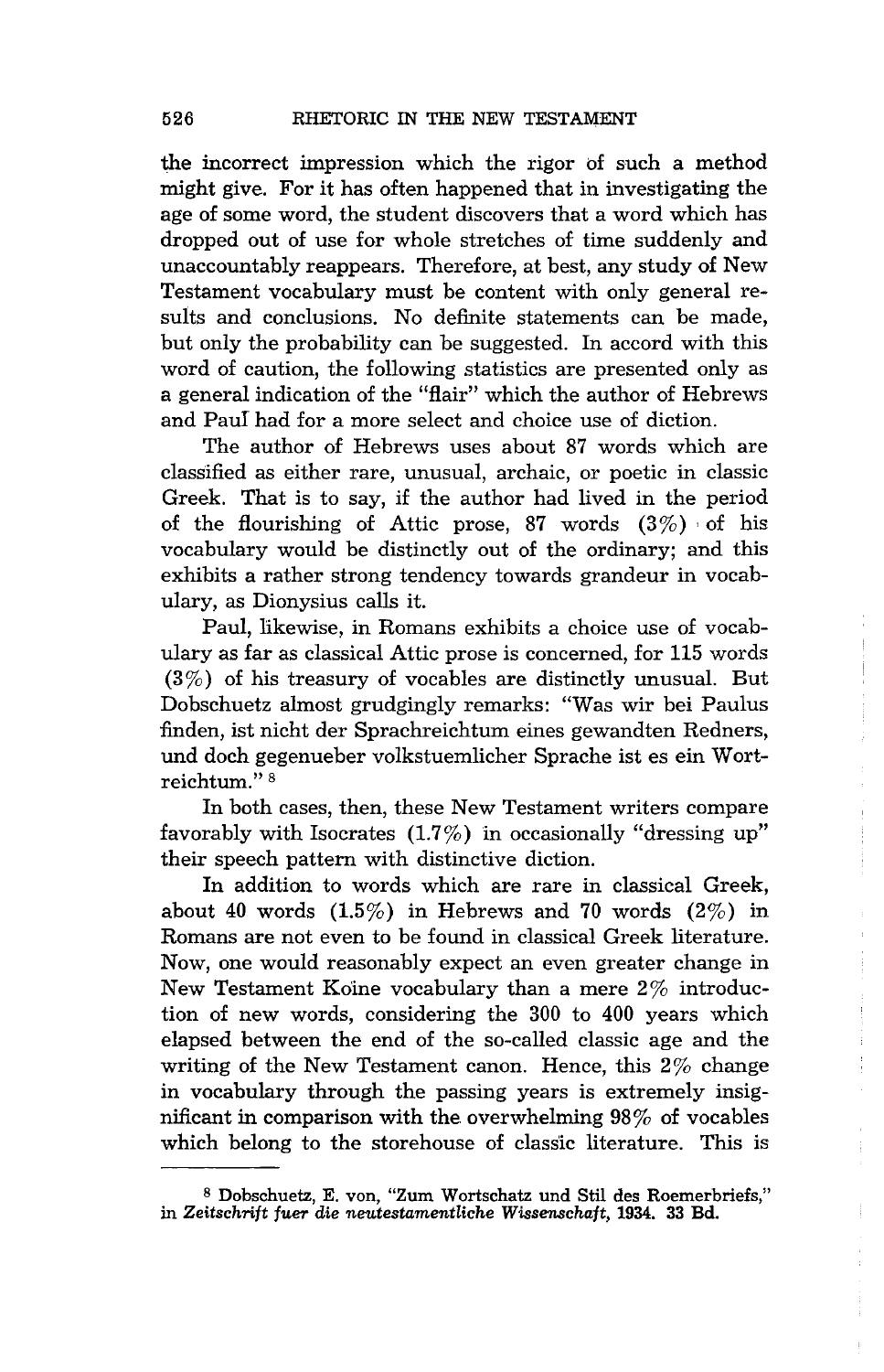more evident when one considers that 94.5% of the words in Hebrews and 95% in Romans are the usual and ordinary words of good Attic prose in common use by the Athenian orators.

Studying the vocabulary of these books within their proper sphere and period of New Testament Koine, one notices that the tendency towards grandeur in diction becomes more pronounced. This is easily illustrated by the fact that 60 of the words in Hebrews can be classified as rare, unusual, or archaic in New Testament Koine, LXX, and ecclesiastical writings (2.3%), while 140 are, *hapax legomena* in New Testament literature (5%). In other words, 7.3% of the vocabulary is distinctive in New Testament Koine literature.

In Romans, likewise, Paul exhibits a distinct fondness for rich vocabulary. About 75 words (2%) in Romans fall into this category, while another 85 words (2.5%) are *hapax legomena* in this particular Epistle. This accounts for a total of 4.5% of the diction in Romans, which is distinctive in New Testament Kaine literature.

By comparison, Hebrews shows a greater emphasis on rich vocabulary than Romans - a fact which may reflect the richer cultural background of the author of the former Epistle.

Thus far considered, both in the period of classical and Koine literature, Romans and especially Hebrews reflect a distinctively choice diction approaching close to that of Thucydides.

It should be emphasized that the inclusion of select and not altogether simple words in Hebrews and Romans does not mar to any appreciable degree the purity of their diction. For, though they have not always avoided using rare, unusual, archaic, poetic, and even foreign words, they have not become guilty of the tastelessness or lack of beauty which arises from an injudicious use of such a diction. If (together with Isocrates) they cannot be said to be the equal of Lysias in purity and simplicity of vocabulary, yet they are close rivals. And of the two, Paul is more Lysian in simplicity, while the author of Hebrews is more Thucydidean in richness of diction.

Another important feature of diction is the figurative expression. The trope, or metaphor, is the use of a particular word in other than its normal sense, e. g., "Herod is a fox" (metaphor). Isocrates is judicious in his use of tropes. His general practice is to avoid them and use the individual word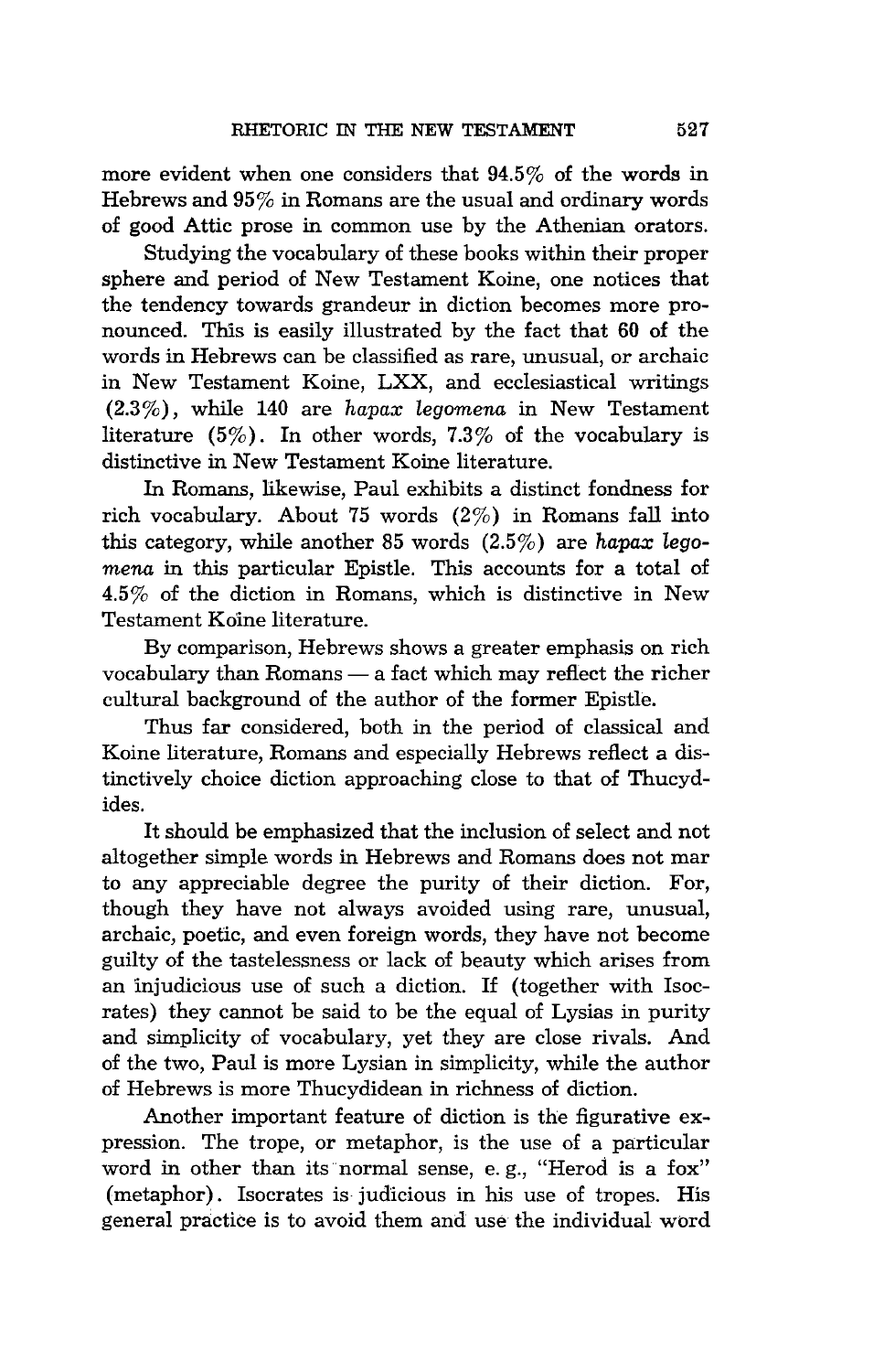in its proper sense, but when he does employ them (as Dionysius remarks), they are proportionately blended. By this he means that Isocrates blends the figurative expression sparingly into his sentences and not in a "heaped-up" manner. In this respect his diction differs little from that of Lysias, who prefers common words in their natural sense.

The special quality of a trope is that it lends vividness to the style and adds graphic detail to the narrative. Now, it is easily recognized that though the trope does give vividness, at the same time it militates against purity. Therefore Dionysius is very emphatic in insisting that, first and foremost, perspicuity 'is the governing principle of good diction and it must preserve this purity and plainness by a judicious and sparing use of figurative expressions.

Aristotle speaks in a similar vein in his discussion of the metaphor. He grants that it is useful in prose in that it gives clearness, pleasantness, and a "foreign air." But care must be taken to choose an appropriate metaphor, i. e., it should not be farfetched, but fitting to the subject which it modifies, e. g., to call poetry the "scream" of Calliope is altogether improper to the dignity of the Muse of Poetry. For this reason, Aristotle presents a rule which is useful to bear in mind for using the metaphor to its best advantage. If one wishes to adorn and elevate the subject, draw the metaphor from a better element. Improper use of the metaphor, either one that is unfitting or farfetched, is one of the defects of diction which, according to Aristotle, produces coldness of style.

Longinus, also gives consideration to the use and proper place of the metaphor in prose. He notes that "with regard to the number of metaphors to be employed, Caecilius seems to assent to the view of those who lay it down that not more than two, or at the most three, should be ranged together in the same passage. Demosthenes is, in fact, the standard in this, as in other matters." But Longinus himself is far too liberal in his thinking to be so mathematical as to the frequency of its use. He takes a larger view when he presents his own feelings about the matter. He continues: "I accept that view, but still for number and boldness of metaphors I maintain, as I said in dealing with figures, that strong and timely passion and noble sublim'ity are the appropriate palliatives. For it is the nature of the passions, in their vehement rush, to sweep

 $\mathfrak i$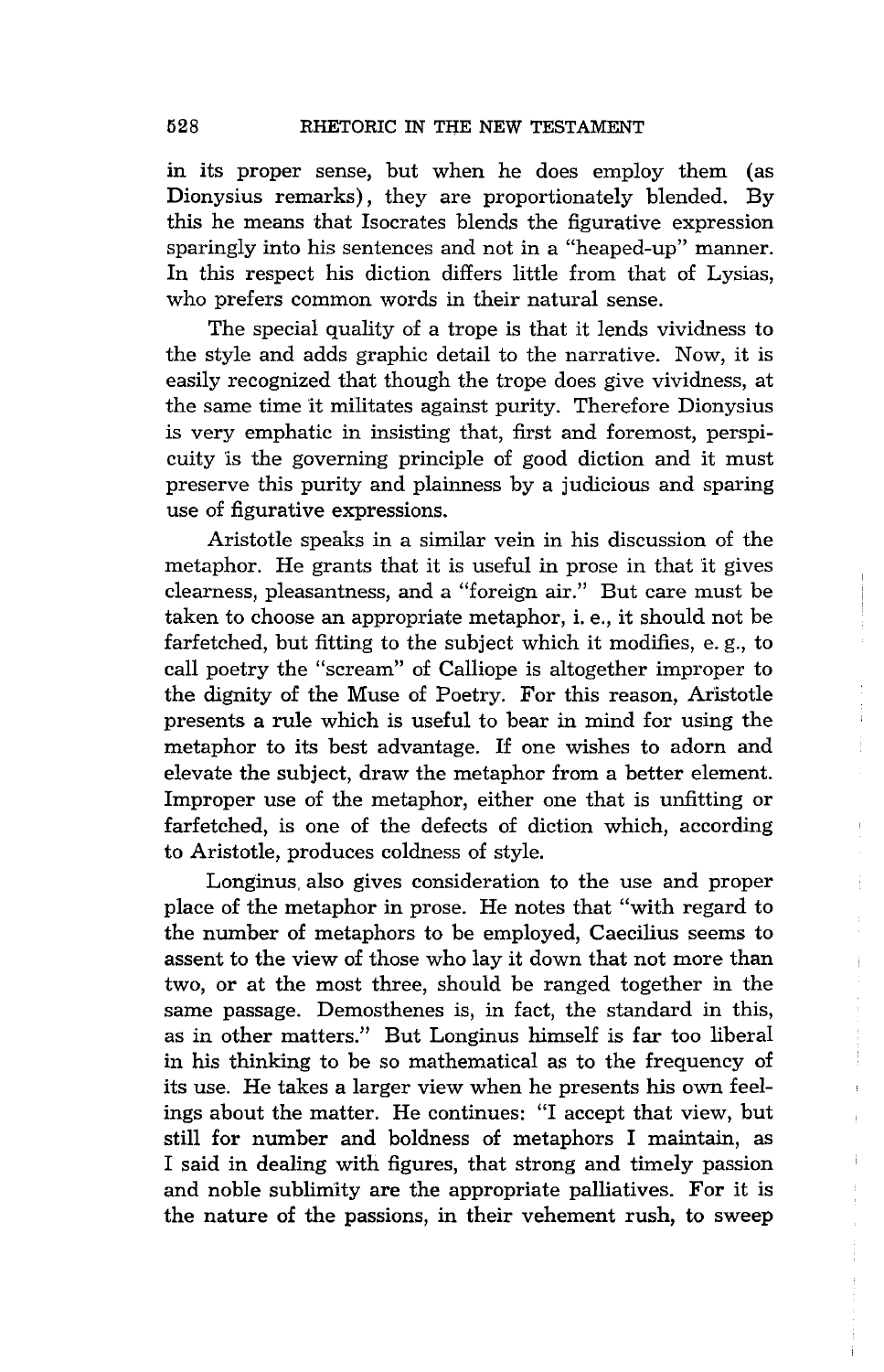and thrust everything before them, or rather to demand hazardous terms as altogether indispensable. They do not allow the hearer leisure to criticize the number of the metaphors because he is carried away by the fervor of the speaker." 9

In the same category with the metaphor belongs the simile, which Aristotle defines as a metaphor plus a word of comparison expressed (which would be *as).* It is useful in prose, but classical Greek permits it a not frequent use, because **it**  is poetical (being the invention and favorite device of the epic bard Homer) .

**In** contrast with the sparing use of the metaphor and simile in good Greek prose, the English language is very liberal and lavish in adorning style with metaphorical expressions. Hence, obviously, it is difficult for the critic of modern prose to get an adequate impression of the effect produced on the ancients by the use of metaphors in prose except as they recognized their use in poetry. As a matter of fact, English prose is so thoroughly shot through with metaphors that some of the figures objected to by the ancients hardly strike the modern as being in bad taste in Greek prose. For example, Longinus severely censures two metaphors of Gorgias as being too daring: "Xerxes, the Persian Zeus," and "vultures, living sepulchers," but to the modern ear accustomed to such high-flown hyperbole, these metaphors seem rather tame. Longinus criticizes those who use this manner to excess when he says: "Often, when they think themselves inspired, their supposed ecstasy is mere childish folly." 10

The student of English is amazed to note that throughout the entire *Aegineticus* Isocrates employed only four metaphors (less than  $\frac{1}{2}\%$ ). And this, according to Dionysius, is the special virtue of good clear Greek. And it is here that the diction of the New Testament offends against good Attic prose style. For example, Hebrews has approximately 115 metaphors and metaphorical expressions and 9 similes  $(4.5\% \text{ of the dictionary})$ , while Romans, though more moderate, also exceeds the measure of the classic standard with 74 metaphors and 19 similes (2.5%). Of course, this abundance in Hebrews is due in great part to the allegorical treatment and to the inspired manner

<sup>9</sup>*Longin'Us, On the Sublime* (ed. W. Rhys Roberts, pp. 121, 123) *10 Longinus,* op. *cit.,* III, 2. 2.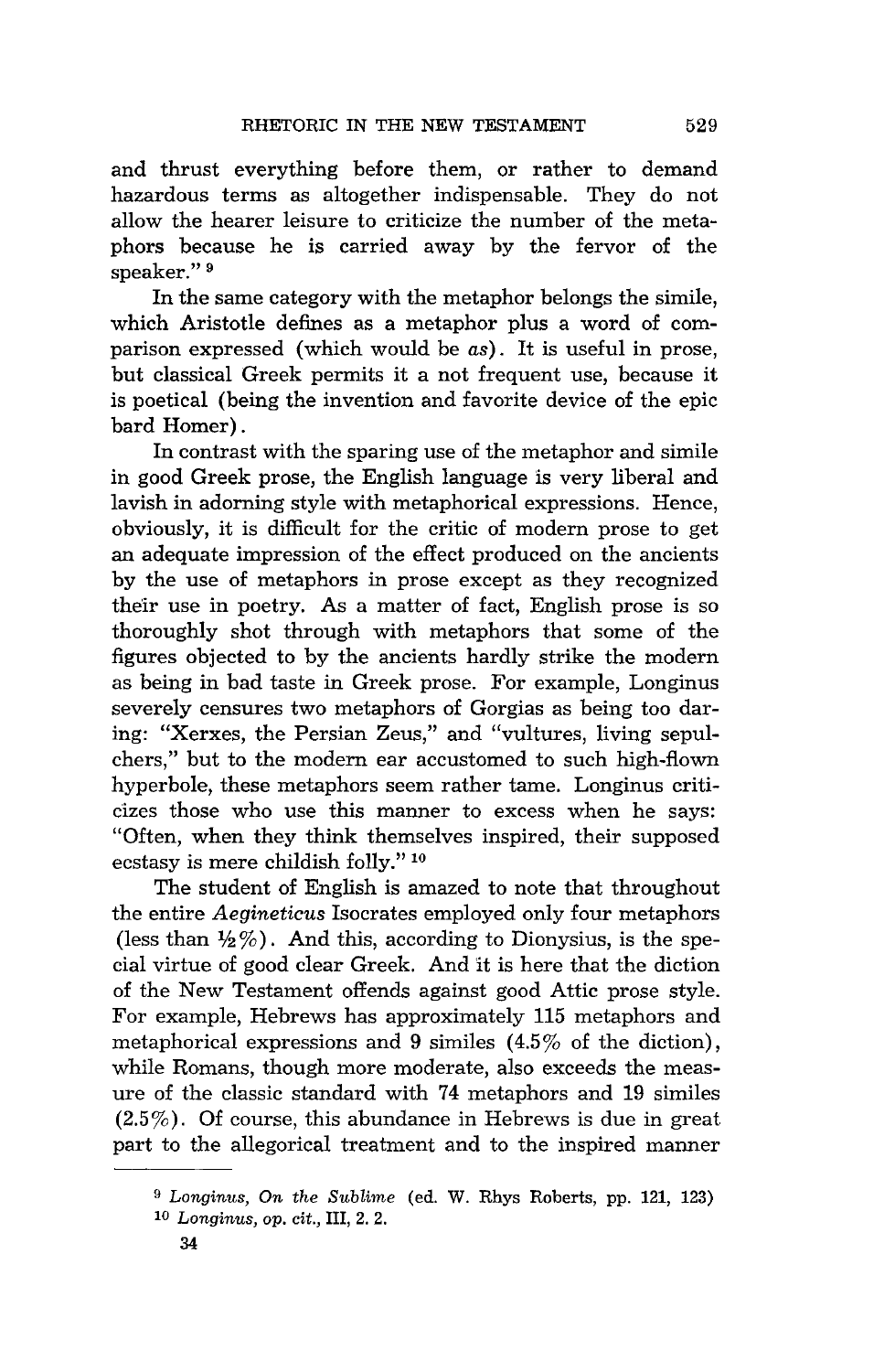which the author employs in the handling of the subject matter. But classical Greek would not permit such elaborate allegory. This is rather the influence of Oriental character and customa natural and genuine product of the Hebrew mind. So, too, Paul's thoughts traverse the stately heights of Oriental imagery, as they also descend to the profound depths of mystic devotion. And then, too, it is the natural tendency for a language in its development, especially in its later history, to tend towards a freer use of words other than the primary meaning. That is true in the case of the Greek language. The Koine literature, being more of a popular character, reflects the idiomatic and metaphorical usage of words.

Note a few of the metaphors in Hebrews which would surely be disallowed by the ancient critics (with the possible exception of Longinus) on the grounds of their gross exaggeration, while to the modern reader they have a fresh picturesqueness of speech. "Who maketh His angels and His ministers a flame of fire"  $(1:7)$ . In chapter 5:12-13 milk is metaphorically used for the essential and elemental matters of instruction and learning. In 12:1 "a cloud of witnesses" very strikingly illustrates the great and countless numbers of the saints.

However, in the case of similes both writers conform admirably to Aristotle's requisites of fittingness and not too frequent usage. Nor are they of the extended length to which Homer goes in his similes, which he sometimes stretches out beyond the point of comparison. This latter type of simile is strictly poetical and the prerogative of the epic bard alone.

But judged by their own age and in the light of the extenuating circumstances, Hebrews and Romans exhibit a natural, freer, and more abundant use of the metaphor. And to their credit, speaking from the point of view of human critical standards, it must be said that wh:ile the metaphors and similes at times are an exaggeration, nonetheless they do add a vital vividness and graphic detail to the diction. Judging by the old classical standard (and that of Dionysius in particular) , a critic would say that the New Testament writers have not been judicious in their use of tropes and that they have not appropriately blended them into their style. Rather, in the opinion of Dionysius, the tropical expressions mar the perspicuity of the diction. The devout Bible student will, of course, say, So much the worse for old Dionysius!